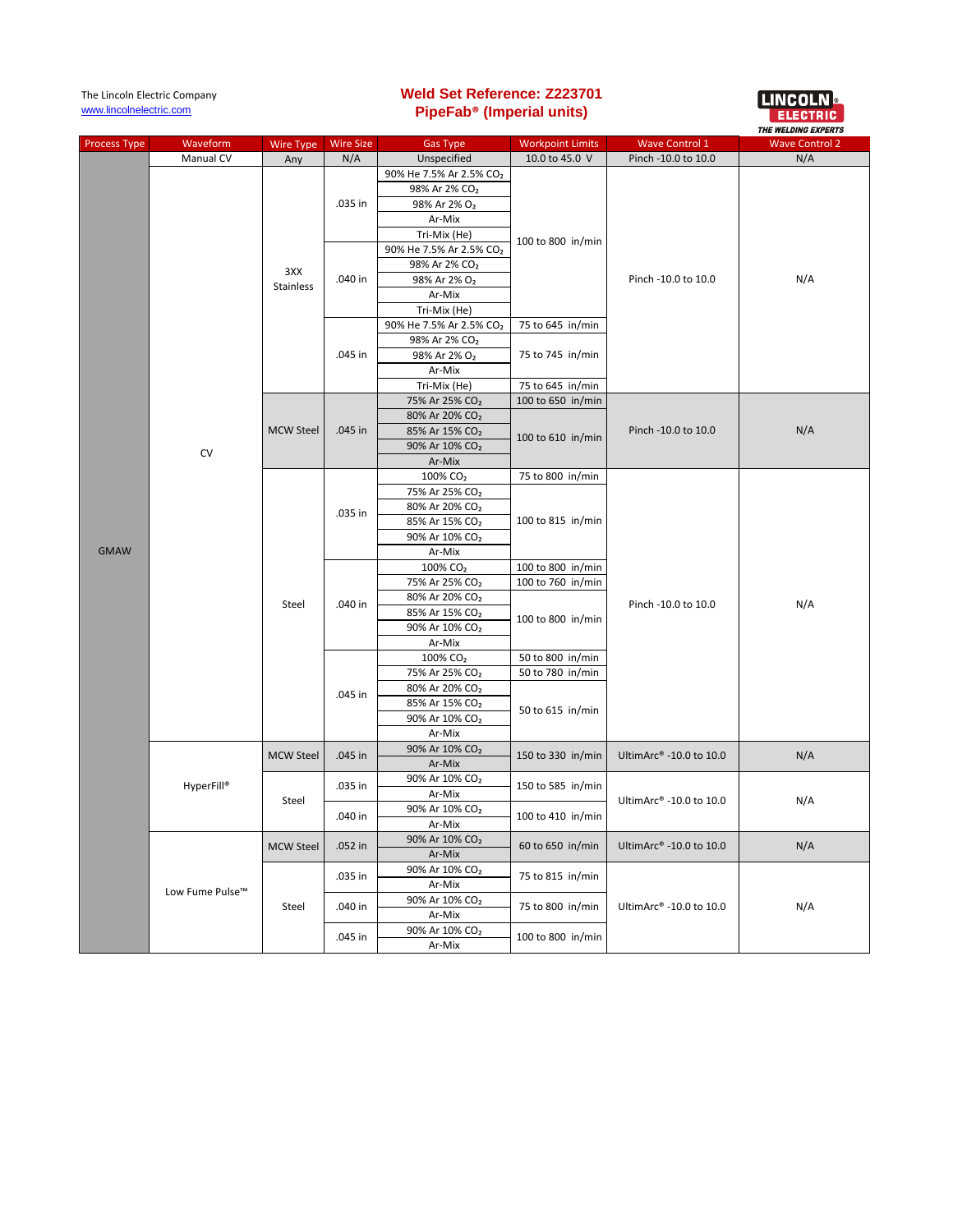| The Lincoln Electric Company |                  |                  |                    | <b>Weld Set Reference: Z223701</b>                               |                                                                   |                         | <b>LINCOLN</b> •      |
|------------------------------|------------------|------------------|--------------------|------------------------------------------------------------------|-------------------------------------------------------------------|-------------------------|-----------------------|
| www.lincolnelectric.com      |                  |                  |                    | PipeFab <sup>®</sup> (Imperial units)                            |                                                                   |                         |                       |
|                              |                  |                  |                    |                                                                  |                                                                   |                         | THE WELDING EXPERTS   |
| <b>Process Type</b>          | Waveform         | <b>Wire Type</b> | <b>Wire Size</b>   | <b>Gas Type</b>                                                  | <b>Workpoint Limits</b>                                           | <b>Wave Control 1</b>   | <b>Wave Control 2</b> |
|                              |                  |                  |                    | 90% He 7.5% Ar 2.5% CO <sub>2</sub>                              |                                                                   |                         |                       |
|                              |                  |                  | .035 in            | 98% Ar 2% CO <sub>2</sub>                                        |                                                                   |                         | N/A                   |
|                              |                  | 3XX<br>Stainless |                    | 98% Ar 2% O <sub>2</sub>                                         | 125 to 800 in/min                                                 |                         |                       |
|                              |                  |                  |                    | Ar-Mix                                                           |                                                                   |                         |                       |
|                              |                  |                  |                    | Tri-Mix (He)                                                     |                                                                   |                         |                       |
|                              |                  |                  | $.040$ in          | 90% He 7.5% Ar 2.5% CO <sub>2</sub><br>98% Ar 2% CO <sub>2</sub> | 100 to 800 in/min                                                 |                         |                       |
|                              |                  |                  |                    | 98% Ar 2% O <sub>2</sub>                                         |                                                                   | UltimArc® -10.0 to 10.0 |                       |
|                              |                  |                  |                    | Ar-Mix                                                           |                                                                   |                         |                       |
|                              |                  |                  |                    | Tri-Mix (He)                                                     |                                                                   |                         |                       |
|                              |                  |                  |                    | 90% He 7.5% Ar 2.5% CO2                                          | 100 to 765 in/min                                                 |                         |                       |
|                              |                  |                  | .045 in            | 98% Ar 2% CO <sub>2</sub>                                        |                                                                   |                         |                       |
|                              |                  |                  |                    | 98% Ar 2% O <sub>2</sub>                                         | 100 to 750 in/min                                                 |                         |                       |
|                              |                  |                  |                    | Ar-Mix                                                           |                                                                   |                         |                       |
|                              |                  |                  |                    | Tri-Mix (He)                                                     | 100 to 765 in/min                                                 |                         |                       |
|                              | Smart Pulse®     |                  |                    | 80% Ar 20% CO <sub>2</sub>                                       |                                                                   |                         | N/A                   |
|                              |                  | <b>MCW Steel</b> |                    | 85% Ar 15% CO <sub>2</sub>                                       | 100 to 650 in/min                                                 | UltimArc® -10.0 to 10.0 |                       |
|                              |                  |                  | .045 in            | 90% Ar 10% CO <sub>2</sub>                                       |                                                                   |                         |                       |
|                              |                  |                  |                    | Ar-Mix                                                           |                                                                   |                         |                       |
|                              |                  |                  | .035 in            | 80% Ar 20% CO <sub>2</sub>                                       |                                                                   |                         | N/A<br>N/A            |
|                              |                  |                  |                    | 85% Ar 15% CO <sub>2</sub>                                       |                                                                   |                         |                       |
|                              |                  |                  |                    | 90% Ar 10% CO <sub>2</sub>                                       |                                                                   |                         |                       |
|                              |                  |                  |                    | Ar-Mix                                                           | 100 to 800 in/min<br>100 to 700 in/min<br>100 to 350 in/min       |                         |                       |
|                              |                  |                  |                    | 80% Ar 20% CO <sub>2</sub>                                       |                                                                   |                         |                       |
|                              |                  | Steel            | .040 in            | 85% Ar 15% CO <sub>2</sub>                                       |                                                                   | UltimArc® -10.0 to 10.0 |                       |
|                              |                  |                  |                    | 90% Ar 10% CO <sub>2</sub>                                       |                                                                   |                         |                       |
|                              |                  |                  |                    | Ar-Mix                                                           |                                                                   |                         |                       |
| <b>GMAW</b>                  |                  |                  | .045 in<br>.035 in | 80% Ar 20% CO <sub>2</sub>                                       |                                                                   |                         |                       |
|                              |                  |                  |                    | 85% Ar 15% CO <sub>2</sub>                                       |                                                                   |                         |                       |
|                              |                  |                  |                    | 90% Ar 10% CO <sub>2</sub>                                       |                                                                   |                         |                       |
|                              |                  |                  |                    | Ar-Mix<br>90% He 7.5% Ar 2.5% CO2                                |                                                                   |                         |                       |
|                              |                  |                  |                    | 98% Ar 2% CO <sub>2</sub>                                        |                                                                   |                         |                       |
|                              |                  | 3XX<br>Stainless |                    | 98% Ar 2% O <sub>2</sub>                                         |                                                                   |                         |                       |
|                              |                  |                  |                    | Ar-Mix                                                           |                                                                   | UltimArc® -10.0 to 10.0 |                       |
|                              |                  |                  |                    | Tri-Mix (He)                                                     |                                                                   |                         |                       |
|                              |                  |                  | .040 in            | 90% He 7.5% Ar 2.5% CO <sub>2</sub>                              | 100 to 300 in/min                                                 |                         |                       |
|                              |                  |                  |                    | 98% Ar 2% CO <sub>2</sub>                                        |                                                                   |                         |                       |
|                              |                  |                  |                    | 98% Ar 2% O <sub>2</sub>                                         |                                                                   |                         |                       |
|                              | STT® (Root Pass) |                  |                    | Ar-Mix                                                           |                                                                   |                         |                       |
|                              |                  |                  |                    | Tri-Mix (He)                                                     |                                                                   |                         |                       |
|                              |                  |                  | .045 in            | 90% He 7.5% Ar 2.5% CO <sub>2</sub>                              | 90 to 250 in/min                                                  |                         |                       |
|                              |                  |                  |                    | 98% Ar 2% CO <sub>2</sub>                                        |                                                                   |                         |                       |
|                              |                  |                  |                    | 98% Ar 2% O <sub>2</sub>                                         |                                                                   |                         |                       |
|                              |                  |                  |                    | Ar-Mix                                                           |                                                                   |                         |                       |
|                              |                  | <b>MCW Steel</b> |                    | Tri-Mix (He)                                                     |                                                                   |                         |                       |
|                              |                  |                  | .045 in            | 75% Ar 25% CO <sub>2</sub>                                       | 90 to 225 in/min<br>UltimArc® -10.0 to 10.0                       |                         | N/A                   |
|                              |                  |                  |                    | 80% Ar 20% CO <sub>2</sub>                                       |                                                                   |                         |                       |
|                              |                  |                  |                    | 85% Ar 15% CO <sub>2</sub>                                       |                                                                   |                         |                       |
|                              |                  |                  |                    | Ar-Mix<br>100% CO <sub>2</sub>                                   |                                                                   |                         |                       |
|                              |                  |                  | .035 in            |                                                                  | 125 to 250 in/min<br>UltimArc® -10.0 to 10.0<br>100 to 350 in/min |                         |                       |
|                              |                  |                  |                    | 75% Ar 25% CO <sub>2</sub>                                       |                                                                   |                         | N/A                   |
|                              |                  | Steel            |                    | 80% Ar 20% CO <sub>2</sub><br>85% Ar 15% CO <sub>2</sub>         |                                                                   |                         |                       |
|                              |                  |                  |                    | 90% Ar 10% CO <sub>2</sub>                                       |                                                                   |                         |                       |
|                              |                  |                  |                    | Ar-Mix                                                           |                                                                   |                         |                       |
|                              |                  |                  |                    |                                                                  |                                                                   |                         |                       |

**Weld Set Reference: Z223701**